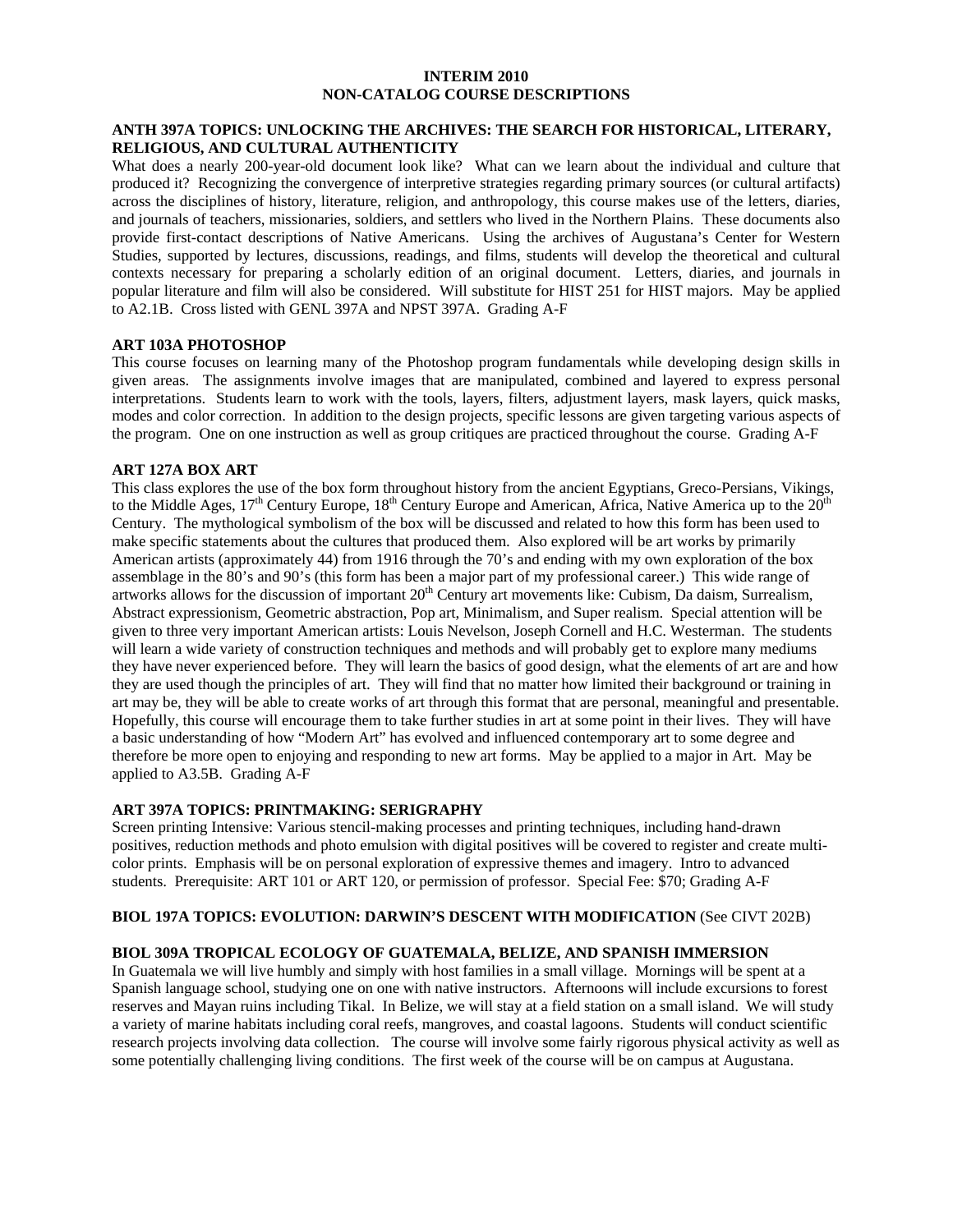# **BIOL 397A/A TOPICS: PEPTIDE AND PROTEIN CHEMISTRY**

Introduction to peptide and protein chemistry. Protein isolation methods. Small peptide total synthesis, purification by using chromatographic separation methods, structure characterization by spectroscopic methods. Application of conventional methods of protection and deprotection of amino acid functional groups, discussion of structure determination of peptide with particular emphasis on NMR methods, brief introduction to bioassay methods used in identification of anticancer peptides and proteins. Prerequisites: CHEM 201, 202, and BIOL 121. May be applied to major in Chemistry and Biology. Cross listed with CHEM 397A. Grading: A-F

## **BSAD 297A TOPICS: FINANCIAL CRISES: A GLOBAL PERSPECTIVE**

In this seminar, students will explore the causes and consequences of financial panics and crashes, including the one that struck in 2008. No prior knowledge of financial institutions or markets is required. May be applied to major in BSAD. Cross listed with CIVT 202A. Grading: A-F

# **BSAD 397A TOPICS: NEGOTIATIONS**

The ability to negotiate effectively is critical to the success of managers and the organizations they represent. This course will introduce the various styles and theories of successful negotiation, including cross-cultural negotiation, a legal/ethical framework for negotiation, and decision traps that limit negotiation effectiveness. Mediation, arbitration and litigation—dispute resolution processes that involve neutral parties—are covered, along with the design of dispute resolution systems. Grading: A-F

# **CHEM 397A TOPICS: PEPTIDE AND PROTEIN CHEMISTRY** (See BIOL 397A)

# **CIVT 202A TOPICS: FINANCIAL CRISES: A GLOBAL PERSPECTIVE** (See BSAD 297A)

# **CIVT 202B EVOLUTION: DARWIN'S DESCENT WITH MODIFICATION**

Designed as an introduction to evolution, this course will examine the development of the theory of evolution and the biological basis for natural selection. By using microorganisms as a model, students will gain an understanding of the results of selection and the role of evolution in development of important infectious diseases. In addition, students will examine how evolution has been viewed by society from the first suggestion of the theory through the present including misconceptions about evolution. Cross listed with BSAD 197A.

### **CIVT 204A PEOPLING PARADISE: A HISTORY OF HAWAII**

This course focuses specifically on Hawaiian history from the time of European contact until today. By studying Hawaiian history one can discover how Hawaii became the heterogeneous society it is today, and what that heterogeneity means for Hawaiians. Hawaii's history also forces students to rethink certain assumptions about the telling of American history.

# **ECON 297A TOPICS: STUDY AUSTRALIA: AUSTRALIA IN THE GLOBAL ECONOMY**

The purpose of this course is to help students understand the development and performance of the Australian economy in a world undergoing rapid globalization. As a western, English-speaking, tradedependent country located near Southeast Asia, Australia provides a unique yet inviting perspective for this study. Prerequisites: ECON 120 & 121 or permission of instructor. May be applied to major in Economics. May be applied to Business Administration major as 300 level elective. Grading: A-F

# **EDUC 397/597A TOPICS: LITERACY FOR ENL**

This course is designed to build teacher candidates' background knowledge regarding oral, reading, and writing development in English for K-12 English language. Grading: A-F

# **ENGL 297A TOPICS: FROM BRITNEY TO BRANGELINA: GENDER AND SEXUALITY IN POP CULTURE**

In this course we will investigate the ways in which gender and sexuality have been portrayed in mass media from its development in the nineteenth century to the present day. With readings ranging from literature to critical theory, we will speculate on the impact of and source for popular portrayals of gender and sexuality, and what such portraits might be telling us about the roles of men and women in society. Finally, because this is an English course, we will also think about the role of language in the construction of gender and sexuality. Grading: A-F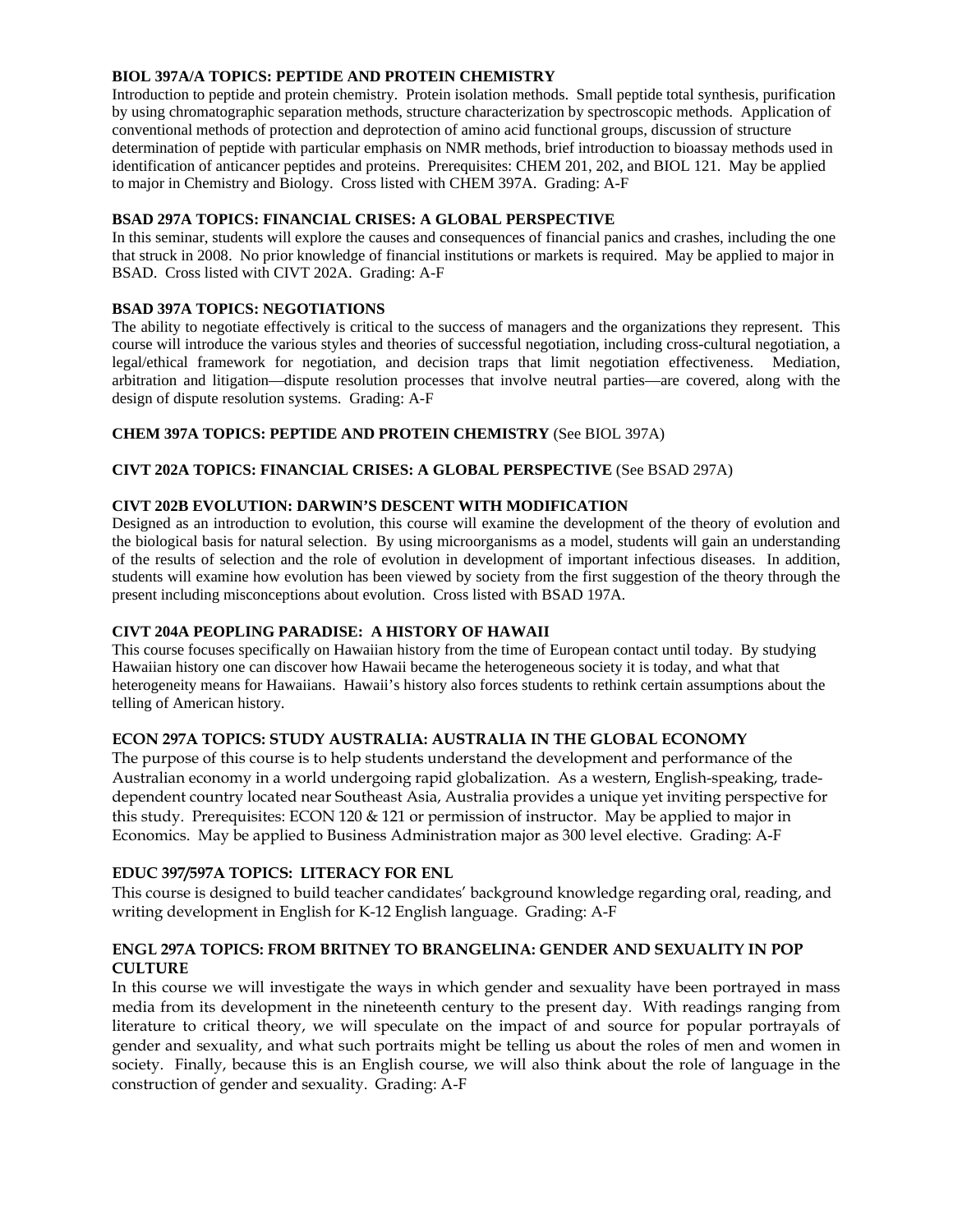### **GENL 173A BALLET: TOES N' TUNES**

This course will serve as an introduction to ballet and its music to help students of all disciplines appreciate this art form. Students are to gain a general knowledge of the following: influential choreographers, composers, dance troupes, great dancers and the history of western dance. Students will have the opportunity to see videos of the great ballets, and hear the orchestral compositions written for these works. There will also be a planned field trip to experience a live performance (TBA). Students in this class are strongly encouraged to concurrently enroll in PE 100A "The Introduction to Ballet" (a practical application of ballet movement). May be applied to A3.5B. Note: Special fee (TBA) for field trip.

#### **GENL 206A EMERGENCY MEDICAL TECHNICIAN**

This class provides the first phase of training in the career of an Emergency Medical Technician. The class consists of 120 hours of instruction including didactic, practical labs, and hospital trauma center observation. The course work emphasizes the development of the student's skill in recognition of the signs and symptoms of illnesses and injuries, and the proper performance of emergency care procedures. CPR Healthcare Provider is a prerequisite or corequisite (may be taken during class for \$35 fee). Upon completion of the course, the student is eligible for the National Registry of Emergency Medical Technician-Basic practical and written examinations conducted by the SD Department of Public Safety EMS Division. NOTE: Special fees: \$625 (includes textbook) payable to Avera McKennan Hospital on the first day of class, and \$70 testing fee to apply for the National Registry of EMTs exam. Grading: S/U

### **GENL 208A IMPROVISATION FOR EVERYBODY!**

Do you want to have fun, laugh or enhance skills like: risk taking, group building, spontanaeity and creativity? If so, this is the interim class for you. Everyone will be welcomed and stretched in a positive way, and a funny bone is suggested but not required! Learn about foundations of improv while you practice new skills and apply them to non-traditional community settings, career interests and performance. This is a great supplement for teachers, writers, social and community workers, athletes, artists or anyone who wants to amp up their game on or offstage. Please note that class will travel the first weekend of term to improv in action. May be applied as an elective to a major in Theatre. Special fees: \$145 Chicago trip fee. Grading: A-F

### **GENL 211A FOOD FOR THOUGHT: AMERICAN CUISINE AND CULTURE**

This course examines how food functions in American society in terms of how it defines Americans as individuals and the various communities in which they live and how it defines Americans as a nation, both here in the United States and abroad. As part of this exploration of American culinary culture, students will be expected to consider the ethical implications of what and how Americans eat. Grading: A-F

#### **GENL 216A FILMING THE FIREBIRD: RUSSIA ON THE SCREEN**

Russian films are the caviar and vodka of cinematic art – rich, flavorful, potent, unique and unforgettable. They give us a unique lens through which to study the radical changes that ran through Russia over the past 90 years. The films studied in this course will take students on an exploration of those changes from the innovative experimentations of the 1920s, artistic reactions to war, the Thaw, Perestroika and the post-Soviet period, which ushered in a renewed awareness of cinema's power to reach new levels of artistic achievement. Through all of these films students will not only gain a better understanding of Russian history, but will also come to see the many similarities and differences between our American culture and theirs, both through the content and artistic style of the films. Grading: A-F

#### **GENL 226A WHO WROTE SHAKESPEARE'S** *HAMLET -* CANCELLED

### **GENL 228A INTRODUCTION TO FORENSIC SCIENCE**

This didactic course will familiarize pre-professional students with the basic principles and use of forensic science in the justice system of the United States. It is designed to introduce pre-professionals to the fascination of modern science as applied to the field of criminal investigation and to the process of the law. It addresses the collection, examination, evaluation, and interpretation of evidence. The forensic field encompasses many areas. When used properly by scientists, physicians, nurses, law officers, lawyers, and behavioral scientists, forensics make valuable contributions to the resolution of social and legal disputes. The scientific methods of inquiry will be applied to problems dealing with a range of criminal activities and human behaviors. Topics germane to modern forensic science, including, but not limited to, investigations into DNA analysis, fingerprints, firearms, blood identification, and the use of criminal profiling will be treated. The role of justice in affirming the intrinsic value of the individual is emphasized. Students gain a realistic understanding of the capabilities and limitations of modern forensic sciences as they seek to integrate their professional careers with human service. Grading: A-F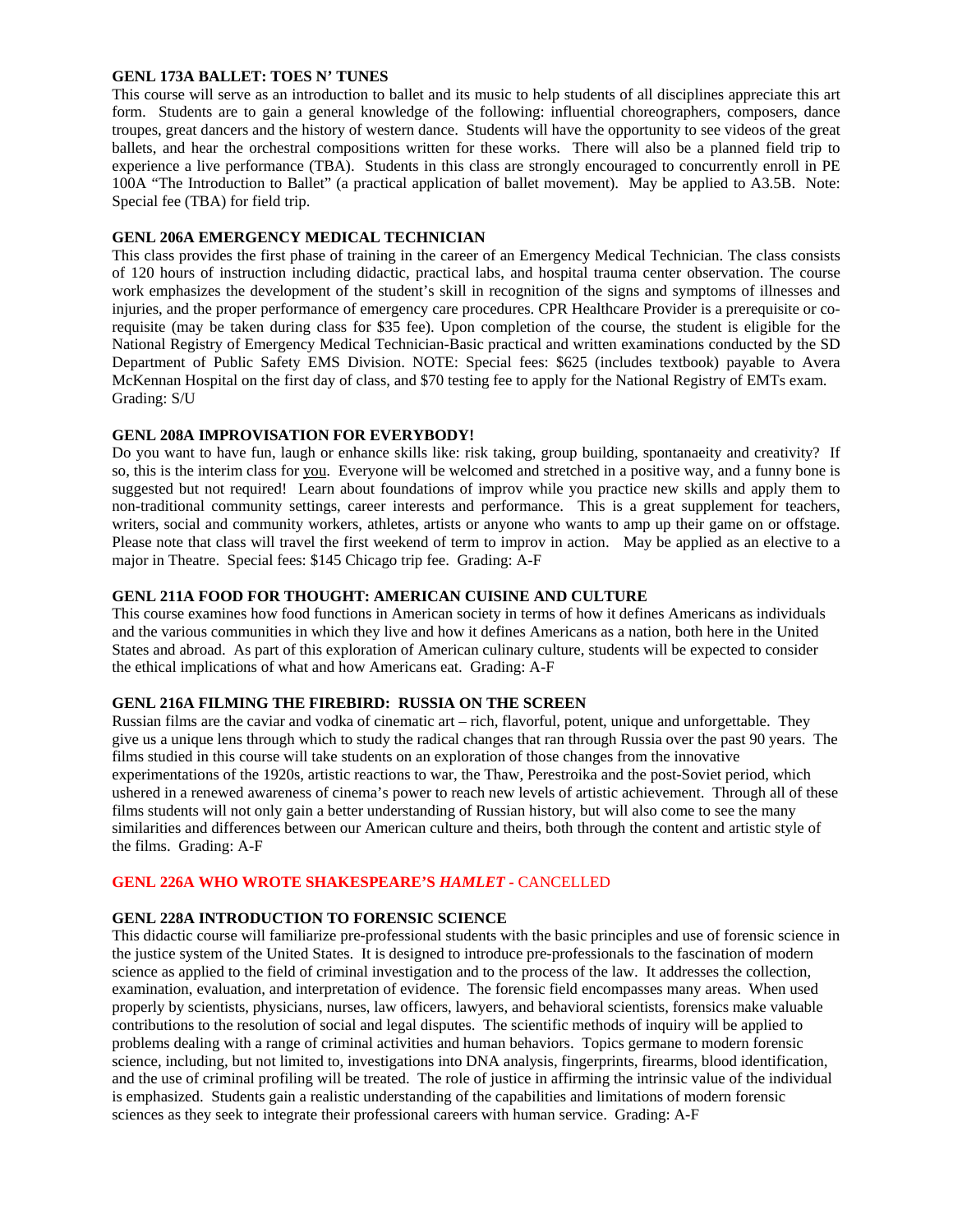# **GENL 297A TOPICS: DHARMA: LIFE AND RELIGION AND MUSIC IN CONTEMPORARY INDIA**

This study course travels northern India. Students study the Ramayana and the Bhavagad Gita as foundation texts. Students are introduced to Indian music, performing artists, and institutes of classical music. Students study Hinduism on the banks of the Ganges and Buddhism under the branches of the Bodhi Tree. The course begins in Delhi, India's capital city, and continues to Agra, Bodhgaya, Varanasi, Kolkata, and Haridwar. At each site students explore literature and music that express the truths of the religious traditions. Grading: A-F

### **GENL 297B TOPICS: STUDY AUSTRALIA: YOUTH AT RISK: AN AUSTRALIAN PERSPECTIVE**

This is an introductory course on understanding and working with children who experience social and emotional challenges. The opportunity to understand youth at risk and the adults who work with them is New South Wales, Australia provides an added benefit of a comparative perspective. The content of this course will come to life when we visit first hand in Sydney, New Castle and Canberra, programs and agencies dedicated to serving youth at risk. There will be opportunities to interact with children and youth in these programs and the men and women who serve them. This course satisfies the requirement in special education for an introductory course in emotional and behavioral disorders. Trip dates: December 28, 2009 – January 22, 2010

### **GENL 397A TOPICS: UNLOCKING THE ARCHIVES: THE SEARCH FOR HISTORICAL, LITERARY, RELIGIOUS, AND CULTURAL AUTHENTICITY** (See ANTH 397A)

### **GEOG 297A TOPICS: PHYSICAL GEOGRAPHY AND EARTH SCIENCE**

This course will provide the basic earth and space science concepts required for understanding the composition of the cosmos and its scale of space and time, the principles of which the universe appears to operate, the causes of earthquakes, volcanoes, and flood and how these events and others shape the surface of the planet. May be applied to major in Elementary Education. Grading: A-F

# **GERO 297A TOPICS: PERSPECTIVES ON AGING THROUGH CINEMA - CANCELLED**

#### **HIST 197A/MDFL 194A TOPICS: LATIN AMERICA THROUGH FILMS**

As intellectuals in Latin America have noted, the history of the region surpasses any fiction. In this class you will have a chance to judge for yourself. Filmmakers have found the history of Latin America fertile inspiration for their creative works. We will be screening some of the best films made by Latin Americans and by Hollywood. These movies will address complex topics like 1492, slavery, the Cuban Revolution, and contemporary civil war. These movies augmented by short lectures, discussion, and written assignments will help you better understand the history of Latin America and its people of today. May be applied to major in History. Grading: A-F

#### **HIST 197B TOPICS: RELIGION IN AMERICAN HISTORY & CULTURE**

This course offers students both a thematic and a chronological understanding of the role of religion in American thought, culture, and history, from the eighteenth century to the present. Readings will be a mixture of primary sources, scholarly articles/essays, fiction, and autobiography; films and audio sources will also be utilized. The goal is to produce a sense of historical evolution over time, grasp of major themes and interpretive methods in the study of religion, and sense of the breadth and variety of the subject. May be applied to majors in History and Religion. Grading: A-F

#### **HIST 223A PEOPLING PARADISE: A HISTORY OF HAWAII**

This course focuses specifically on Hawaiian history from the time of European contact until today. By studying Hawaiian history one can discover how Hawaii became the heterogeneous society it is today, and what that heterogeneity means for Hawaiians. Hawaii's history also forces students to rethink certain assumptions about the telling of American history.

#### **MDFL 194A TOPICS: LATIN AMERICA THROUGH FILMS** (See HIST 197A)

#### **MDFL 197A ARAB AND JEWISH INFLUENCE IN SPAIN AND MOROCCO (UMAIE)**

Spain has been a melting pot of people and cultures throughout its history, but no two groups have influenced Spain more than the Arabs and the Jews. Every aspect of Spain that was affected by the Jews and Arabs will be explored. This includes the language, art, literature, music, dance food, customs, holidays, architecture and religion. This course will give the student a better understanding of the elements that shape present day religious conflicts. May be applied to majors and minors in MDFL. May be applied to **Area 3.6.** Grading: A-F